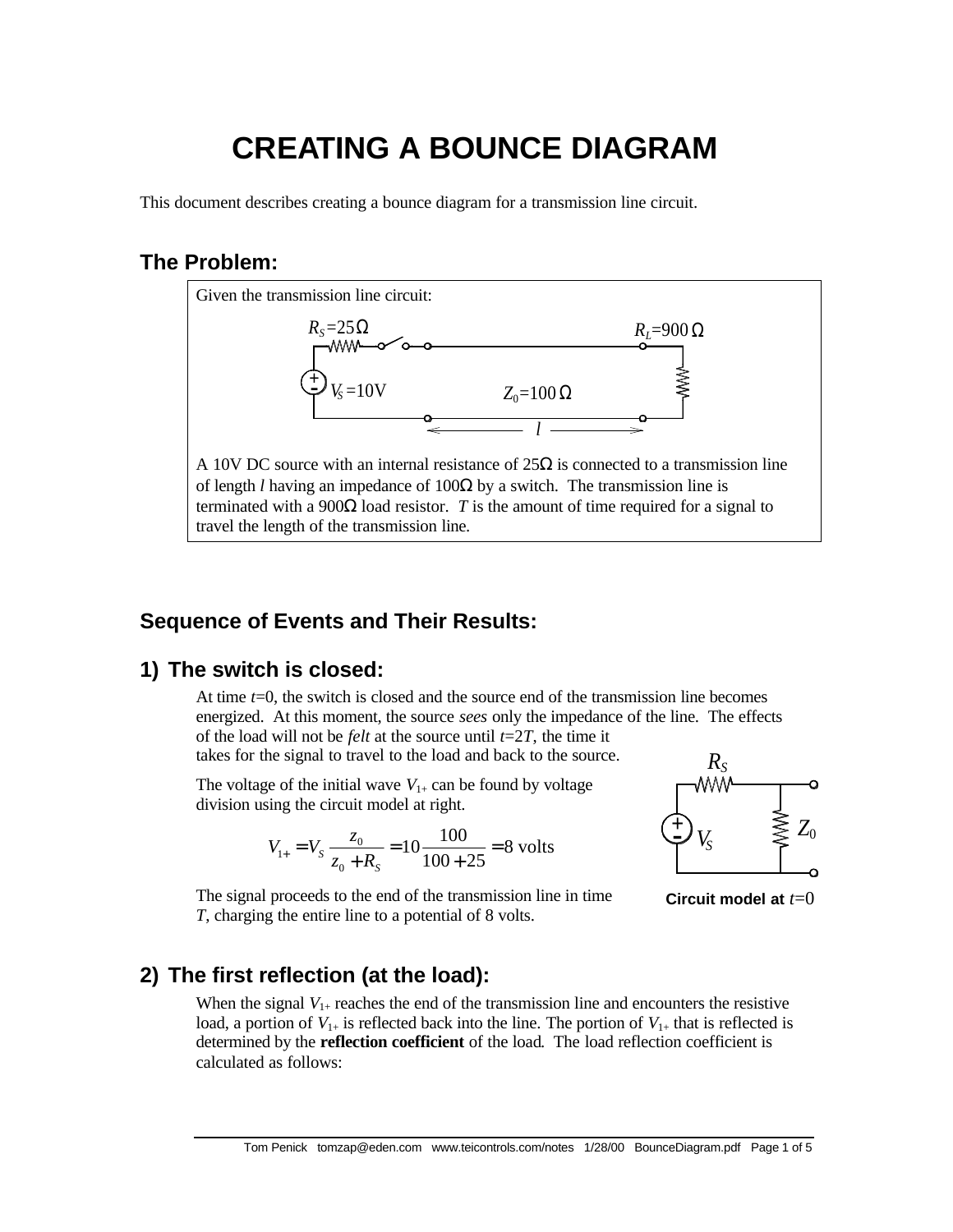$$
\Gamma_L = \frac{z_L - z_0}{z_L + z_0} = \frac{900 - 100}{900 + 100} = \frac{800}{1000} = 0.8
$$

The reflected signal  $V_1$  is calculated by multiplying the initial signal by the load reflection coefficient:

$$
V_{1-} = V_{1+} (0.8) = 8(0.8) = 6.4
$$
 volts

Following the reflection, the voltage at the load end of the transmission line will be the sum of the initial signal and the reflected signal:

$$
V_{total} = V_{1+} + V_{1-} = 8 + 6.4 = 14.4
$$
 volts

As the reflected signal returns to the source end of the line, the entire transmission line is charged to 14.4 volts. The information we have collected thus far can be entered into a **bounce diagram**.



**Bounce diagram**

#### **3) The second reflection (at the source):**

When the signal  $V_1$  reaches the source end of the transmission line and encounters the source resistance, a portion of  $V_1$  is reflected back into the line. The portion of  $V_{1+}$  that is reflected is determined by the **reflection coefficient** of the source. The source reflection coefficient is calculated as follows:

$$
\Gamma_s = \frac{z_s - z_0}{z_s + z_0} = \frac{25 - 100}{25 + 100} = \frac{-75}{125} = -0.6
$$

The reflected signal  $V_{2+}$  is calculated by multiplying the returning signal  $V_1$  by the source reflection coefficient:

$$
V_{2+} = V_{1-}(-0.6) = 6.4(-0.6) = -3.84
$$
 volts

Following the reflection, the voltage at the source end of the transmission line will be the sum of the initial signal, the first reflection, and the second reflection:

$$
V_{total} = V_{1+} + V_{1-} + V_{2+} = 8 + 6.4 + (-3.84)
$$
  
= 10.56 volts

LOAD  $_L = 0.8$ 8V 10.56V  $t = 2T$ 6.4V -3.84V 8V  $t = 0$ **SOURCE**  $Γ_s = -0.6$  $0V$ *t* =1*T* 14.4V *t* =3*T* **Bounce diagram**

As the reflected signal travels to the load end of the line, the entire transmission line is charged to 10.56 volts. We add this information to the bounce diagram at right.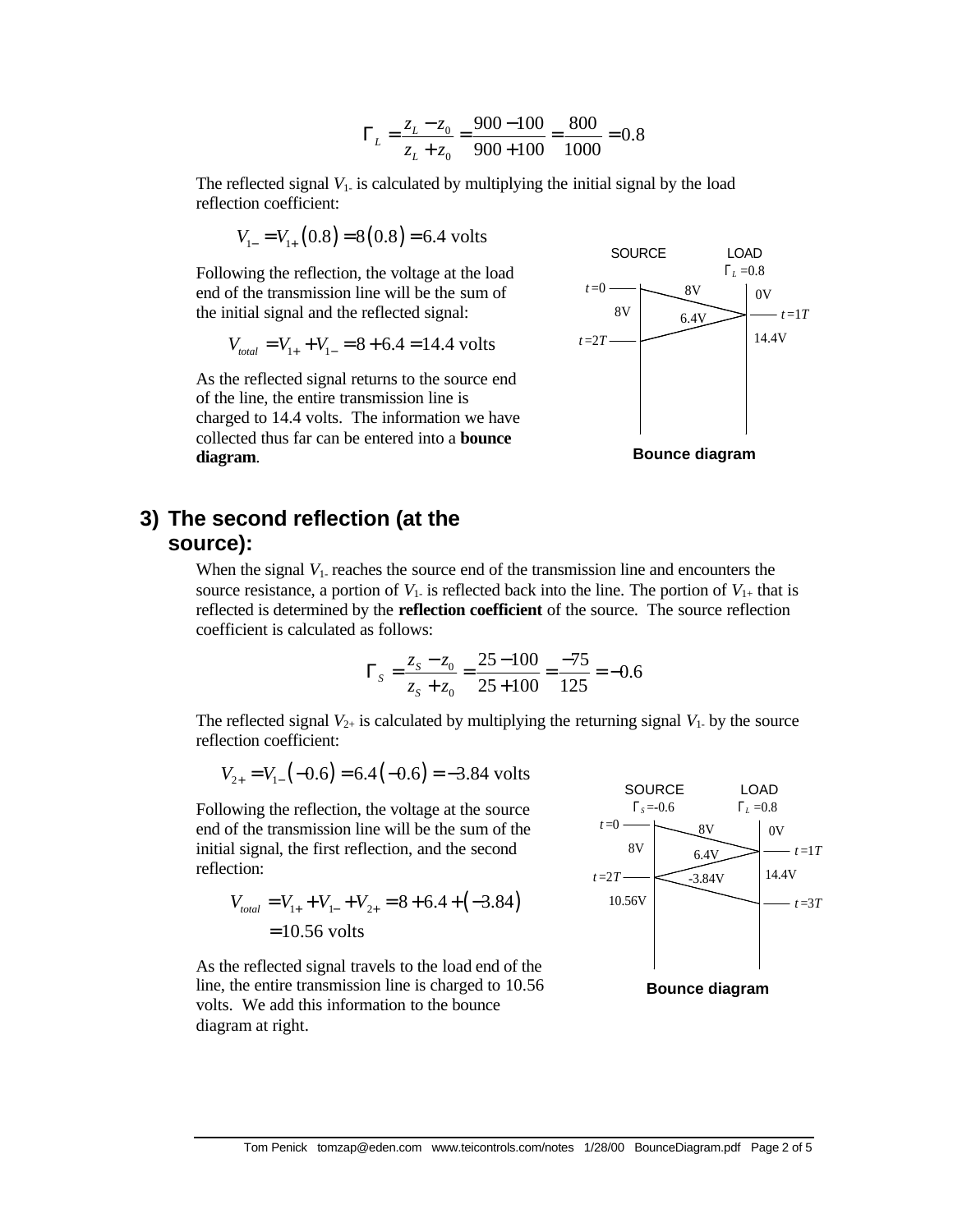#### **4) The third reflection (at the load):**

When the signal  $V_{2+}$  reaches the end of the transmission line and encounters the resistive load, a portion of  $V_{2+}$  is reflected back into the line. The reflected signal  $V_2$  is calculated by multiplying the incoming signal by the load reflection coefficient:

$$
V_{2-} = V_{2+}(0.8) = -3.84(0.8) = -3.072
$$
 volts

Following the reflection, the voltage at the load end of the transmission line will be the sum of the initial signal and all reflected signals:

$$
V_{total} = V_{1+} + V_{1-} + V_{2+} + V_{2-}
$$
  
= 8 + 6.4 + (-3.84) + (-3.072) = 7.488 volts

As the reflected signal returns to the source end of the line, the entire transmission line is charged to 7.488 volts. This information is added to the bounce diagram at right.

# **5) More reflections:**

We can continue to add the to bounce diagram in the same fashion. The diagram at right has been carried out to *t*=9*T*:

#### **The steady-state condition:**

It can be seen in the bounce diagram at right that the traveling voltages are becoming smaller and smaller and that the total voltages at the source and load ends of the transmission line are converging to a value



**Steady-state circuit**

between 9.6 and 10 volts. By performing a steady-state analysis, we can find the ultimate voltage which will be present at both ends of the transmission line at

*t*=∞ (assuming the line has no resistance). Using the circuit model shown, we find the steady-state voltage using voltage division:

$$
V_{ss} = V_s \frac{R_L}{R_L + R_s} = 10 \frac{900}{900 + 25} = 9.730
$$
 volts







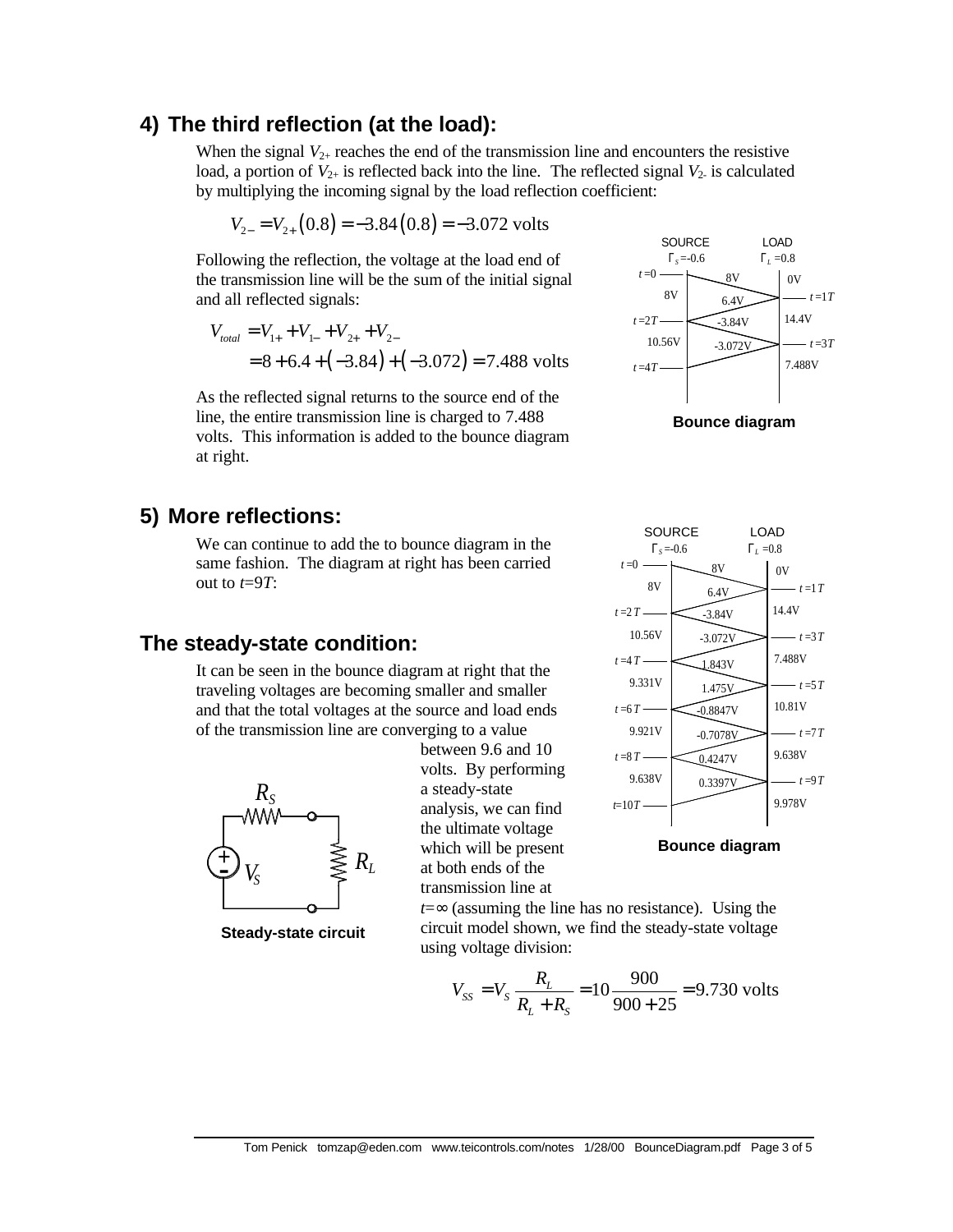# **Other graphs:**

We can also graph the voltage at each end of the transmission line as a function of time. The graphs below are for the previous example problem. The dashed line is the steadystate voltage, 9.730V: